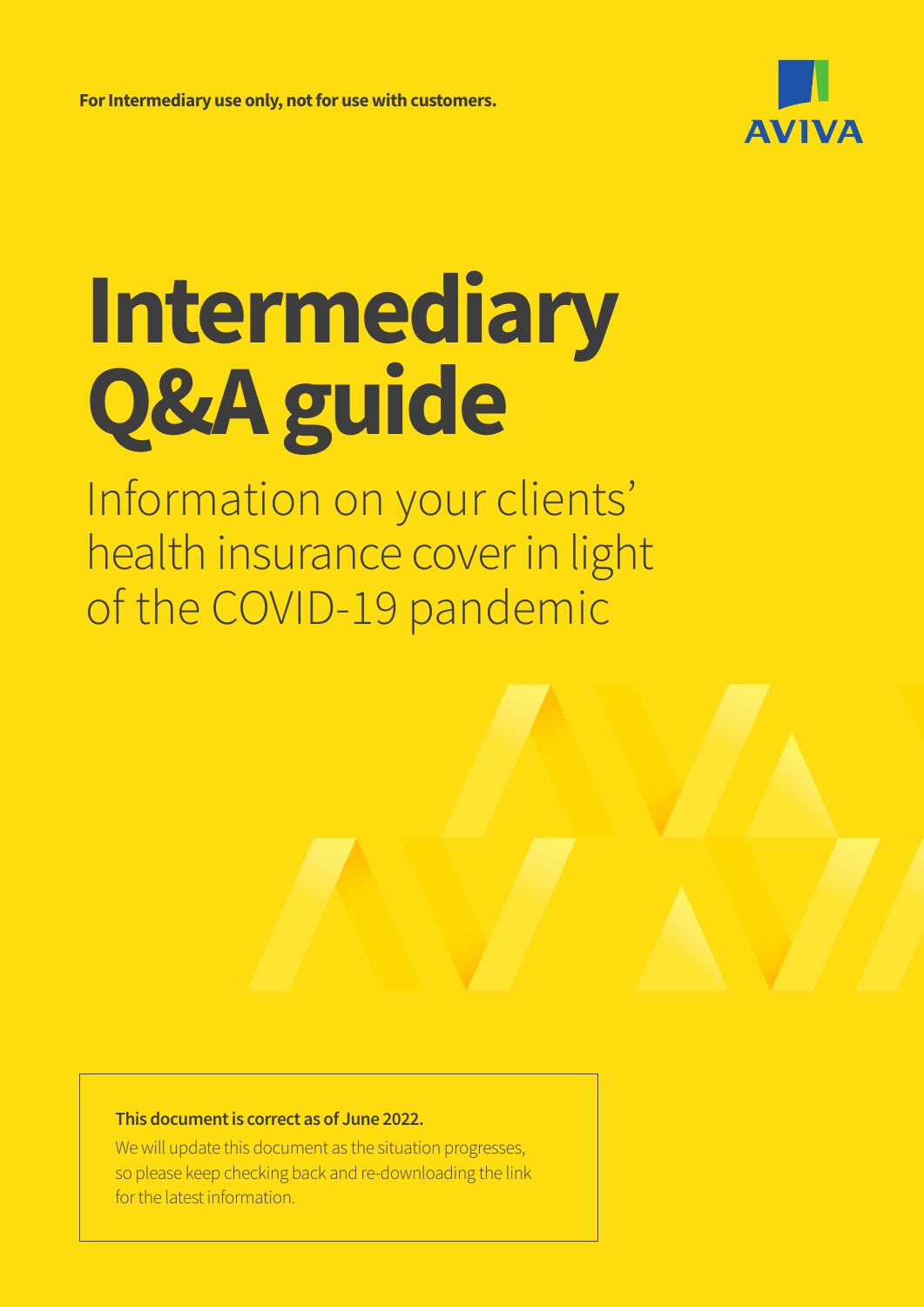Throughout the pandemic, we remained focused on helping your clients get access to the medical support they needed.

However, there were times when it was more difficult to access private treatment. This was the case particularly during the first phase of the pandemic where private facilities supported the NHS in the national effort to combat COVID-19.

During the pandemic, some treatment was delayed and some was cancelled. We initially expected the period of lower claims to be broadly offset by the period of higher claims once access to private hospitals opened up again.

We now know PMI claims to Aviva have been lower than planned over this entire period. This means we will be returning the difference between expected claims costs and actual claims costs to UK PMI policyholders as we pledged.

#### If you have any questions after reading these FAQs, please speak with your usual Aviva contact.

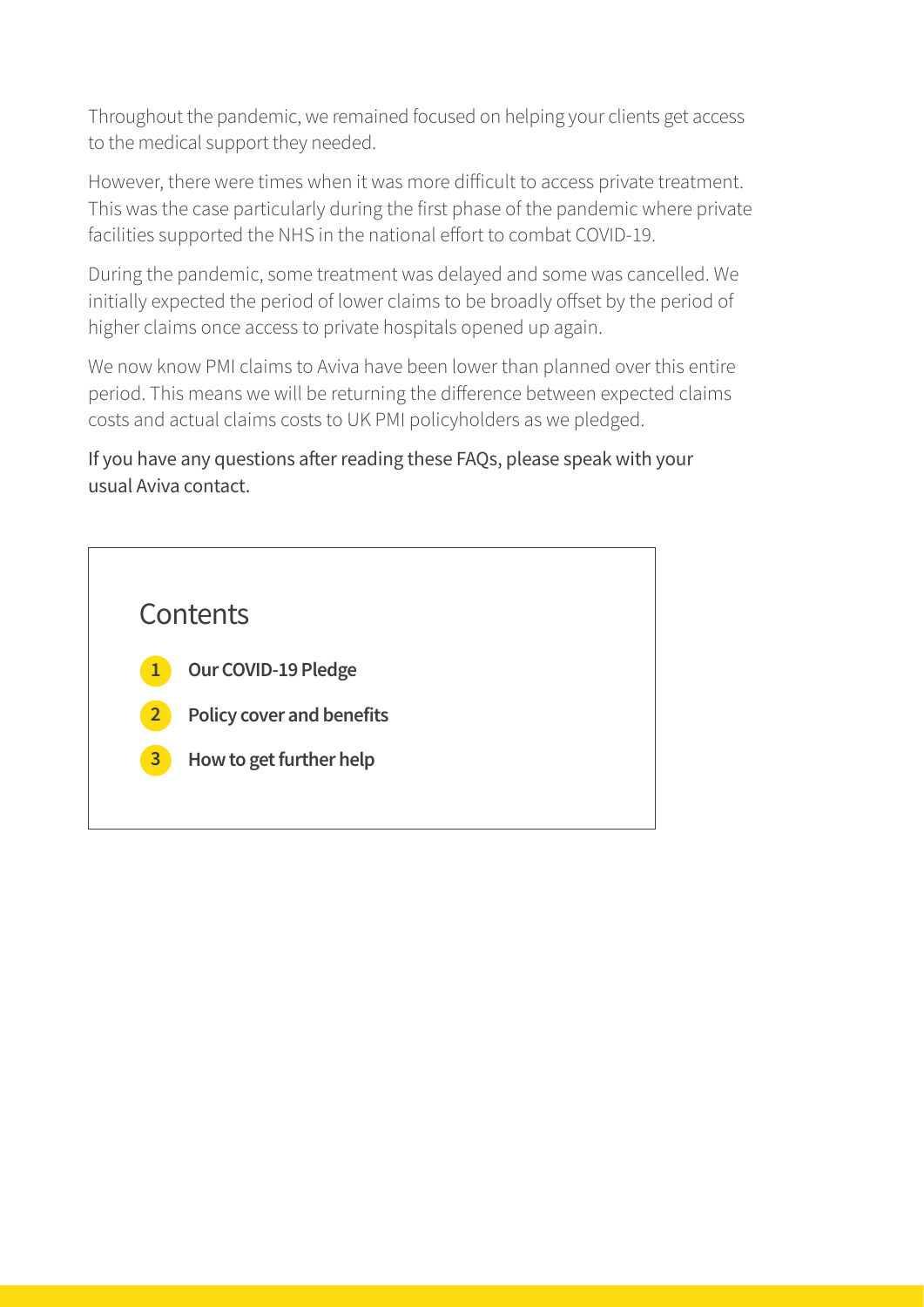# **<sup>1</sup>** Our COVID-19 Pledge

Please read our updated COVID-19 Pledge:

#### **<sup>4</sup>** aviva.co.uk/covid19-pledge

### **As you extended the pledge period, are you paying interest on top Q of the pledge payment?**

A No. In October last year, we said we would extend the pledge period to allow us to make a fuller assessment of the situation. Since then, we've seen that claims have been slower to catch up than we expected and this has been the key driver in us determining that now is the right time to be making these COVID-19 Pledge payments, whilst also being fully aware of the current pressures on household finances.

We'll continue to monitor the situation and will review the position at the end of the year to see if a further payment is due in 2023. In line with our commitment about payments made in 2023, we'll add a 20% enhancement to any second payment.

#### **Are you bringing forward the payment to avoid paying the 20% Q goodwill enhancement?**

A No, we're not. Since we made our statement to the market in October 2020, it's become clear that we aren't seeing claims catch up as expected, so we'll continue to monitor the situation. We've decided the best thing for our customers is to pay them now. That's the reason we re-evaluated our decision to delay the pledge payment.

In addition, we'll also review the position at the end of the year to establish whether a further payment is due in 2023. In line with our commitment around any payments made in 2023, we will add a 20% enhancement to any second payment.

#### **When do you expect to make the pledge payment? Q**

We'll be in touch with over the coming months to let you know if and when we will be making a **A**pledge payment to your clients. Fully insured or fully insured corporate excess customers may be eligible for a COVID-19 Pledge payment if they paid a premium between 1 March 2020 to 31 March 2021 when treatment may have been delayed or cancelled during that time and claimed less than expected.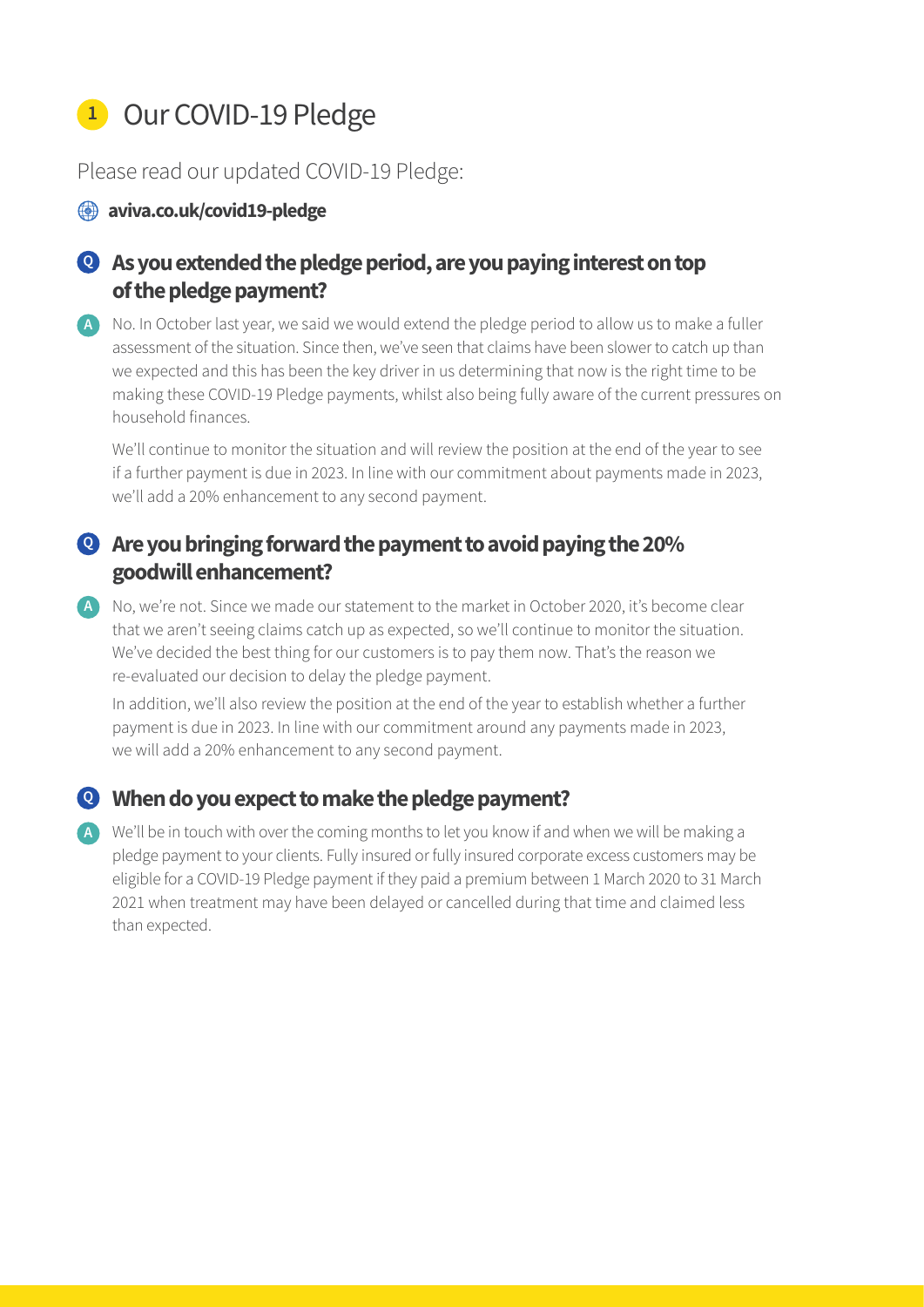#### **How will you pay the pledge amount? Q**

- We are offering your clients a choice of three options: **A**
	- **1** An immediate return of funds
	- **2** Reduce their single rate at their next renewal
	- **3** A charity donation

If your clients choose an immediate return of funds, we will repay the pledge amount in the same way they paid their most recent premium. We have to do it this way to comply with anti-money laundering regulations. So, if they paid by direct debit, we will make a BACS refund to the account we hold details for, and if they paid by cheque, we will pay by cheque. If we can't pay by direct debit for any reason, we will send a cheque. This may take slightly longer. If your clients paid directly into our bank account, they will need to give us their bank details. These must be the same bank details used to pay their most recent premium.

If they choose a reduction in their renewal price, we will adjust the single rate for the pledge amount once we have finished all other price negotiations. We can do this for July 2022 renewals onwards as long as they tell us they want to take this option by 31 June 2022.

If your clients choose to donate to charity, we will bundle your payment with all others who choose this option and donate the payment to the British Red Cross. As this is no longer a return of the premium, it won't include the Insurance Premium Tax amount.

If they decide not to renew their policy, we will send their pledge payment by direct debit or cheque, as outlined in option 1 above.

#### **How soon will my clients get their pledge payment? Q**

A If they choose an immediate return of funds, we will pay as soon as possible after learning that is their preference.

#### **Are you guaranteeing a minimum payment? Q**

No, there is no minimum payment. We will pay all pledge amounts, no matter how small. **A**

**How have you calculated the overall COVID-19 Pledge payment? Q**

We've monitored the claims experience for each of our client segments across personal and group **A**health insurance. Where claims have been lower than planned, we have created a reserve from which we will pay the pledge payments and any claims which catch up by 31 December 2022.

We've calculated the pledge payment based on our best view of lower than expected claims by 31 December 2022. If there is still a balance on the reserve at the end of 2022, we will make a second pledge payment and apply a 20% goodwill payment.

Grant Thornton UK LLP has independently reviewed our proposed approach and is satisfied it delivers on the commitments we made in the COVID-19 Pledge, achieves a reasonable balance between the varying interests of customers and is in line with our regulatory obligations.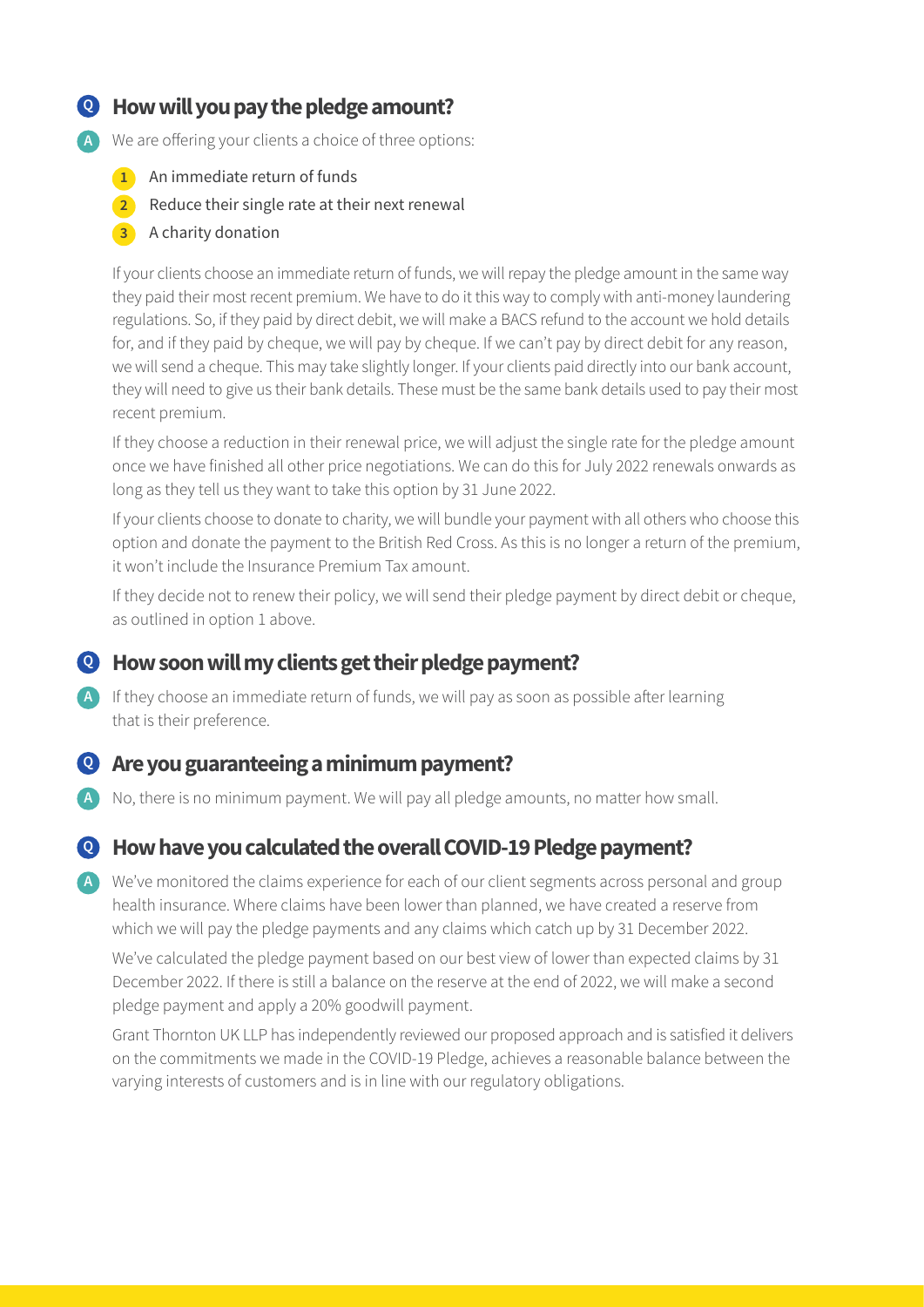#### **How have you calculated the COVID-19 Pledge payment for Q my fully insured and fully insured corporate excess clients?**

We've assessed each scheme individually by completing a thorough review of how portfolio **A** and individual customer claims have been affected over the period.

We've based the scheme's pledge payments on its claims' performance relative to its proportionate insurance claims fund over the eligibility period of 1 March 2020 to 31 March 2021.

A scheme will get a pro-rata payment if they were not active for the whole of the period and even if it no longer holds a policy with Aviva. Schemes that have claimed more than expected over this period will not get a payment. This is because their claims performance will have been broadly in line with expectations over that time.

Where relevant, the pledge payment will include a refund of insurance premium tax at the applicable rate.

Grant Thornton UK LLP has independently reviewed our proposed approach and is satisfied it delivers on the commitments we made in the COVID-19 Pledge, achieves a reasonable balance between the varying interests of customers and is in line with our regulatory obligations.

#### **How will it affect P11D? Q**

Employee tax rules are complex, so the company receiving the pledge payment will need to assess **A** their own circumstances and seek appropriate tax advice. However, an important consideration is that under the Optional Renumeration Arrangements legislation, refunds to the employer for that part of a premium funded by salary sacrifice will not reduce the P11D reportable value as it would for employer fully-funded cases. If any refund is passed as cash to the member, this will need to be processed through payroll by the employer as taxable employment income.

#### **How do my clients and I know you are not profiting Q from the COVID-19 situation?**

We believe we are not profiting from the pandemic. We have projected claims to 31 December **A** 2022 and will return any shortfall in expected claims to customers. We asked Grant Thornton UK LLP to independently review our decision to bring our pledge payments forward. They made the following statement:

"We have independently reviewed Aviva Health UK Limited's proposed approach to fulfilling its COVID-19 Pledge to Consumer, SME and Large Corporate customers and have considered whether the proposed approach delivers on the commitments made to its customers in the COVID-19 Pledge, and is reasonable, fair and in line with its regulatory obligations. We recognise that finding the right balance between fairness and simplicity is challenging, and there is no single approach that will fully satisfy all stakeholders. We are satisfied that Aviva Health UK Limited's approach to fulfilling the COVID-19 Pledge achieves a reasonable balance between the varying interests of customers."

#### **Is it possible you may need another COVID-19 Pledge period Q if there is more disruption?**

We have no plans to do this. However, if there are further changes, we will assess customers' ability **A**to make claims and decide how to act then.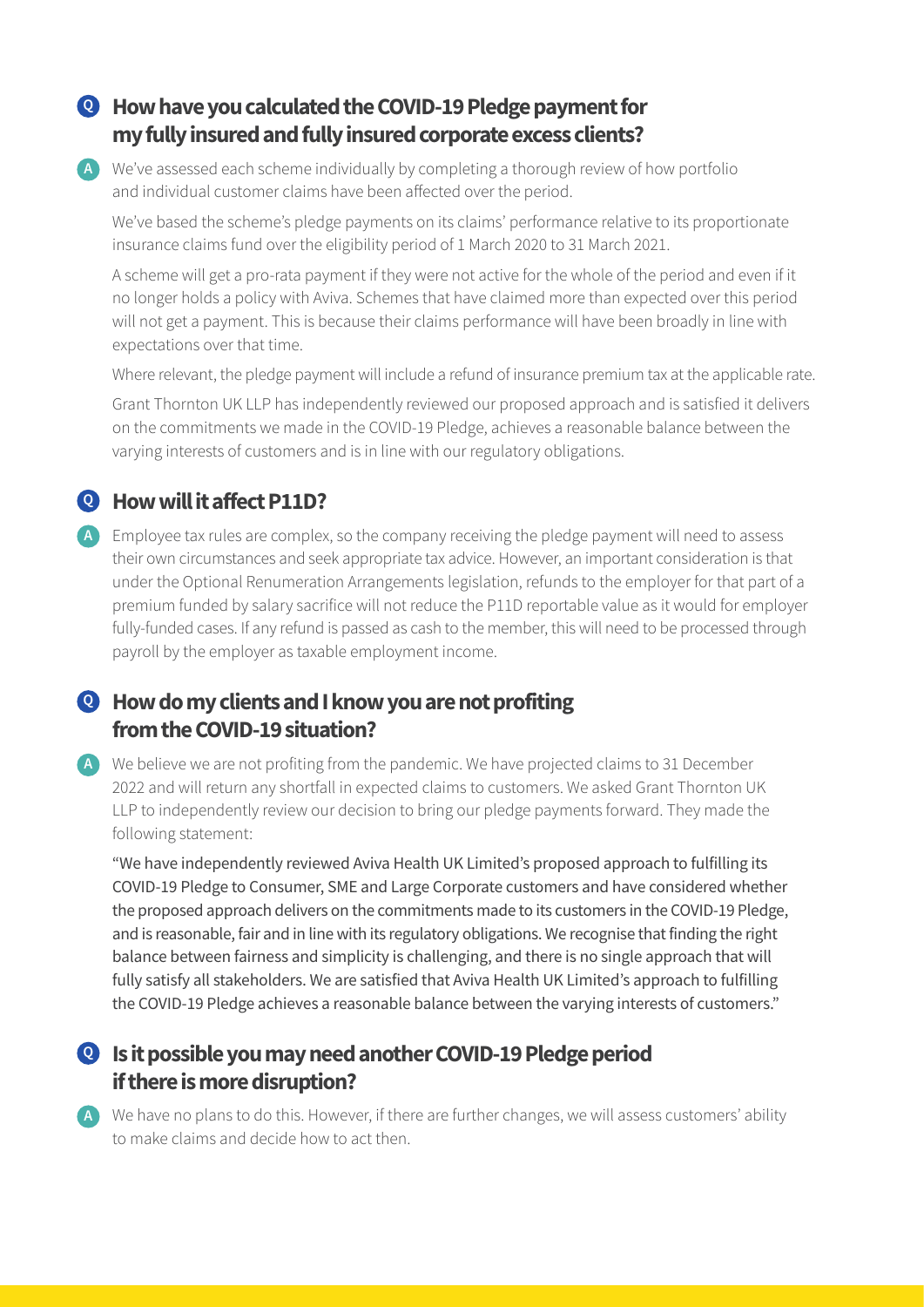#### **When do you expect to make the pledge payment? Q**

We'll be making the payment over the coming months, so we'll write to you soon to tell you **A** more about the payments for your fully insured and fully insured corporate excess clients.



#### **Will you tell me how much you will pay each of my clients? Q**

A Yes, we will give you a breakdown of the pledge payments we'll be making to your clients.

#### **My client pays by cheque every year but wants the pledge payment Q sent to them by a different method. Is that possible?**

A No. Under anti-money laundering regulations, we must return the money to the source it came from. Because of this, we'll pay using the payment method your client used to pay their most recent premium.

#### **What if one of my clients has changed bank details? Q**

We'll make the payment to the account that pays the premiums as recorded on our administration **A** platform. If bank details have changed, your client would follow the usual business process of telling us this. If the pledge payment fails because of incorrect bank details, we will contact your client directly to ask for clarification.

#### **What happens if a company has become insolvent or ceased trading Q and their bank account is closed?**

Where possible, we will make the pledge payment to the administrator or trustee of the bankruptcy. **A** If the company has been fully liquidated and we're unable to make a payment, we'll contact the Treasury Solicitor to make the payment to the Crown under the Bona Vacantia rules. If the Crown does not want to receive the payment, we'll make a charitable donation for the amount instead.

#### **Can my client choose for you to make the payment to a charity? Q**

A Yes, your clients can ask us to donate their payment to the British Red Cross. As this isn't a return of premium, it won't include the Insurance Premium Tax amount.

#### **Will this have an impact on future renewal increases? Q**

No, any future pricing variation will be in line with our normal assessment of our future claims **A** experience. We're making the pledge payment from a reserve we have held for this purpose.

#### **What if my client has left Aviva? Q**

A If your client had a policy during the eligibility period of 1 March 2020 and 31 March 2021, they may get a COVID-19 Pledge payment even if they no longer hold a policy with us.

#### **My client's premium reduced at renewal. Are they still eligible Q for the COVID-19 Pledge payment?**

A The renewal premium is not a factor in eligibility for a pledge payment. We may make a payment to anyone who paid a premium between 1 March 2020 and 31 March 2021.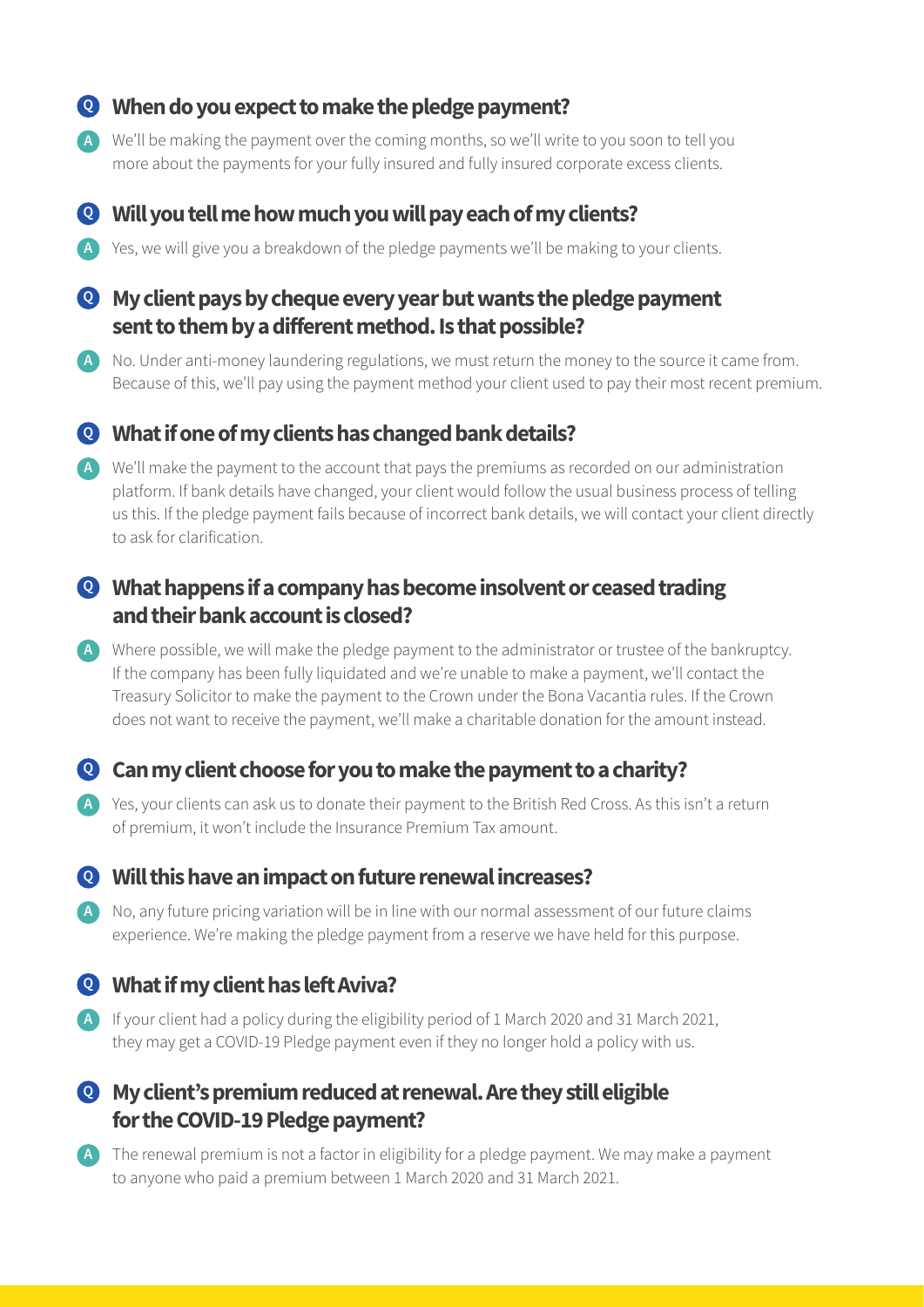#### **My client recently switched their policy to Aviva. Are they eligible Q for the COVID-19 Pledge payment?**

A Your client will only be eligible for a COVID-19 Pledge payment if they had a policy during the eligibility period of 1 March 2020 and 31 March 2021.

#### **Will you tell all my clients about their COVID-19 Pledge payment at the same Q time?**

To help us answer any questions efficiently, we plan to stagger our broker communications over two **A** weeks. We expect to begin contacting you imminently, so you can begin talking to your clients.

#### **Why has it taken so long for you to make the pledge payment? Q**

Our original COVID-19 Pledge stated we believed the period of disruption would be over 2020 and 2021. **A** After this, we would assess our claims experience and make sure we returned any difference in claims costs to customers.

As the pandemic continued in the latter part of 2021 with new variants with an unknown impact at the time, we extended the timeframe of the pledge to the end of 2022. Although we still expect to see further delayed claims coming through in 2022, an extensive review of our claims experience has concluded that a payment earlier in 2022 delivers the best outcome for customers.

We will continue to monitor claims delayed as a result of the pandemic until the end of the pledge period on 31 December 2022. We remain committed to returning any difference in excess claims costs through a further payment in 2023 if necessary. Any such payment will include a 20% goodwill enhancement.

#### **Different areas of the country saw different disruption levels Q during the pandemic. Will you take this into consideration?**

A Payments to large corporate clients will depend on their own scheme's claims experience, so will implicitly reflect their location.

#### **What would Aviva's position be in the event of further restrictions? Q**

We don't expect restrictions on the scale seen during 2020/2021. Services are now available for **A** customers seeking treatment. If further restrictions happen, we will assess customers' ability to make claims and decide how to act then.

#### **Does this set a future precedent should a different type of event mean Q my clients are unable to access the private services and facilities offered through Aviva policies?**

We will assess any future disruption on its own merits. **A**

#### **Will you make the payment by scheme, member or lives? Q**

We'll make the payment to the bill payer of the policy. We've based the payment on the premium **A**paid for cover between 1 March 2020 and 31 March 2021. The eligible premium will reflect any changes to membership or cover during that period.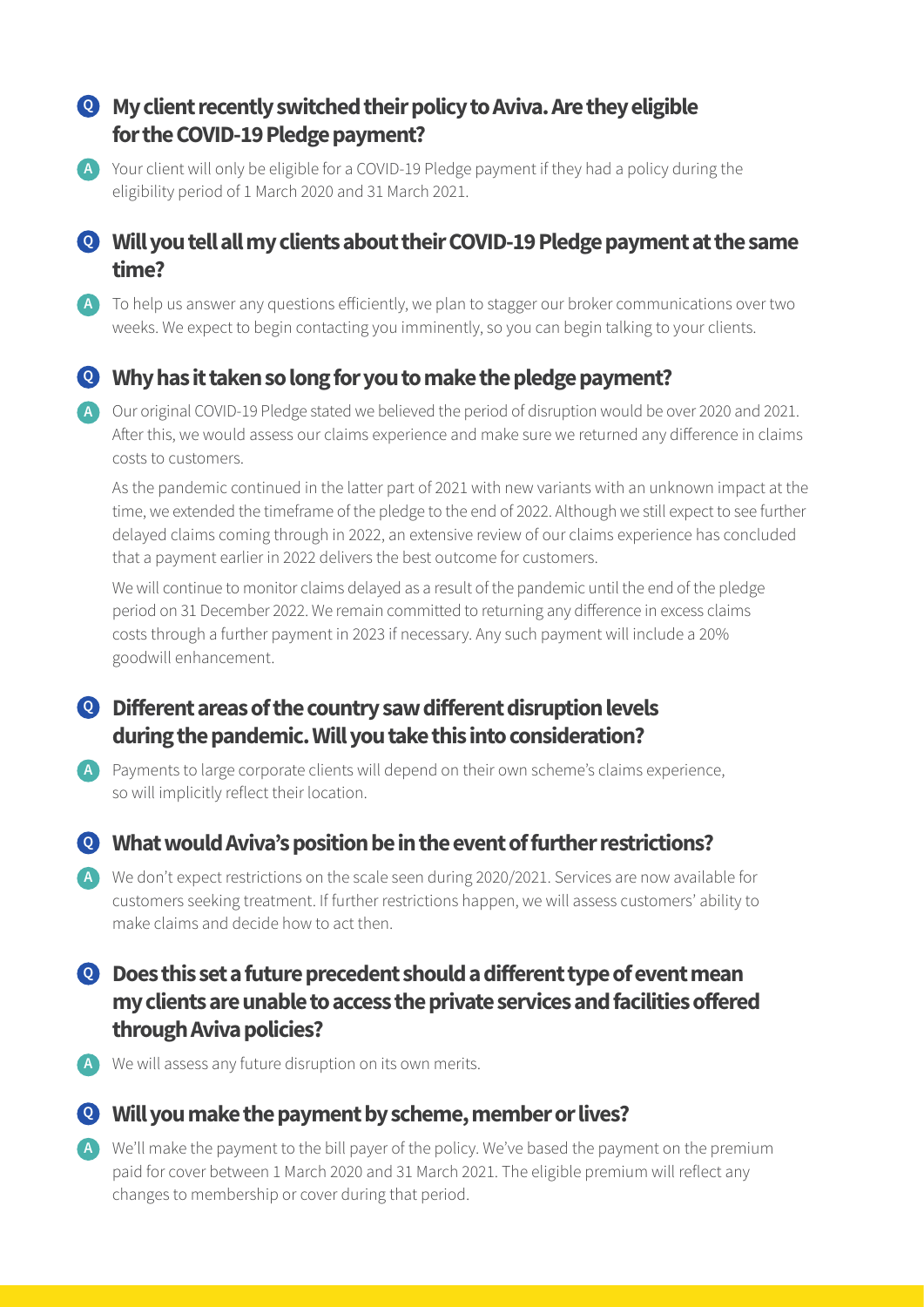#### **Will my client get a pledge payment if they made a claim Q or if they are about to make a claim?**

Yes, they will. **A**

### **Will this affect my commission? Q**

A There is no commission clawback for you to worry about.

#### **Are you paying this for all policies, like car and home insurance? Q**

A No, the COVID-19 Pledge was for private health insurance customers only to cover reduced access to medical treatment, which led to the reduced usage of PMI policies.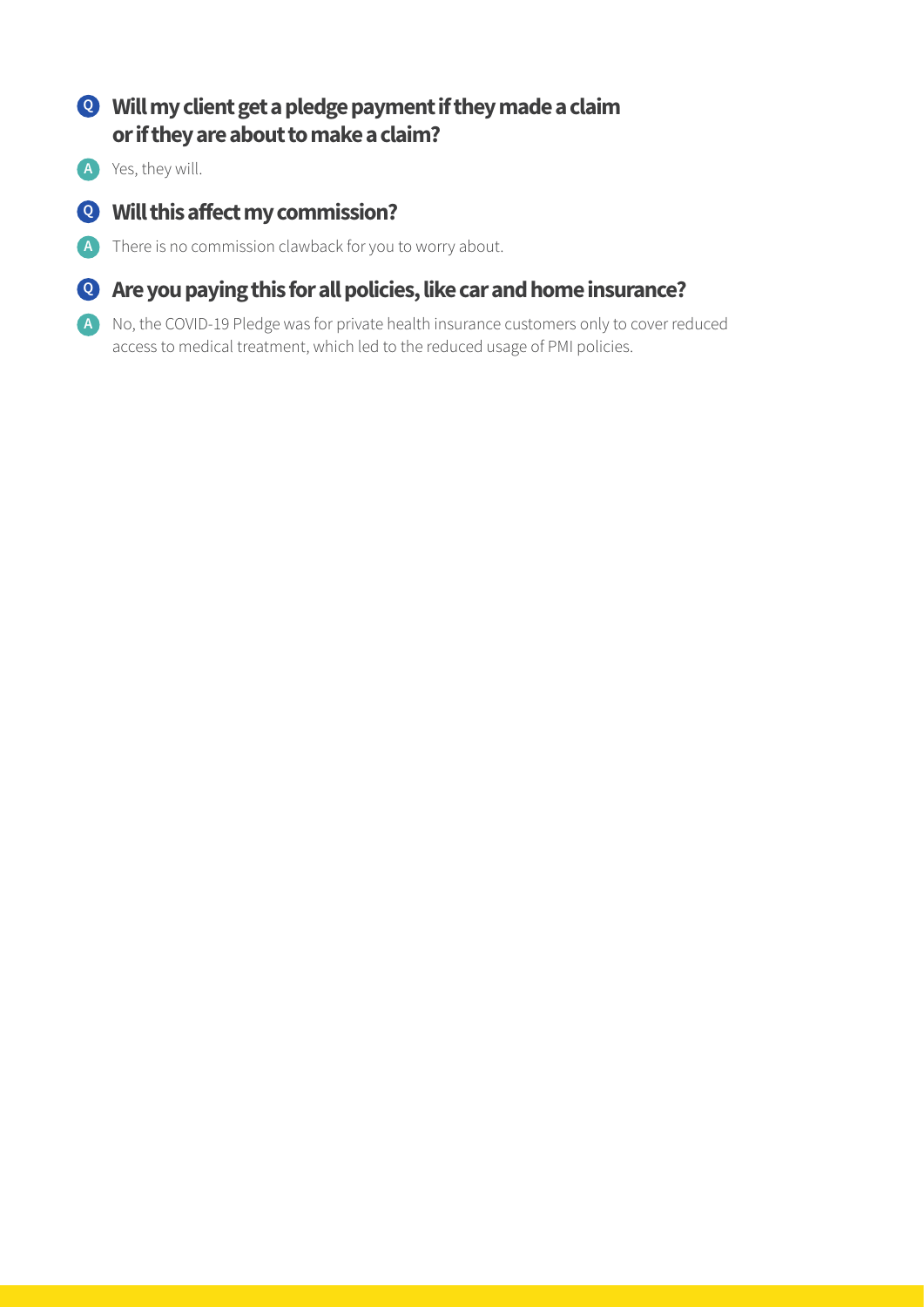# **<sup>2</sup>** Policy cover and benefits



#### **Does the policy cover vaccinations and vaccination side effects? Q**

A vaccination is a preventative measure, rather than a treatment for an acute condition, so is not **A** covered under the policy. Likewise, we don't cover any side effects your client may experience after the vaccination as they are a consequence of an event not covered under their policy terms.

#### **Do my clients still need to be tested for COVID-19 if they need treatment, Q and if so, what cover is there?**

A If your clients are about to undergo private medical treatment, we'll pay for them to have a PCR test if required to identify whether they have the virus.

By funding the test, we're able to help your client's doctor decide whether it's safe to continue with their treatment. Testing before surgery also helps protect the medical team and control the risk of infection in the hospital.

We will pay for clients with symptoms to have a PCR and/or antibody test if their specialist recommends it as a tool to support a diagnosis. This depends on the policy terms and conditions. It falls within the outpatient benefit limit, so if the policyholder doesn't have out-patient cover, we won't pay for the PCR test.

We will also reimburse the cost of a PCR and/or antibody test for a client with symptoms under their GP referred benefits cover - if they have it - on our Solutions product, if their GP recommends it.

#### **What's not covered? Q**

We don't pay for self-referral for PCR testing as a screening tool. While your client might find it **A** helpful to know if they have COVID-19 or not, if they do have symptoms, their testing, care and support would be provided by the NHS.

Similarly, we don't cover self-referral for antibody testing for asymptomatic clients. There are several reasons for this. While the main issue relates to reliability and the risk this could pose the individual, we believe there are also social issues such as inequality to consider.

#### **What if COVID-19 exacerbates an underlying condition? Q**

We'll manage care for anyone who has underlying conditions which are exacerbated **A** by COVID-19 in line with policy terms and conditions in the usual way.

#### **If my clients are having care for COVID-19 at a private hospital Q under the NHS, hospital, can they still claim NHS cash benefit?**

A Yes, absolutely. If they're under NHS care, we will pay any valid claims for NHS cash benefit, no matter whether they're in an NHS hospital or a private one.

#### **If my client cancels their policy now, and takes out a new one after the Q COVID-19 pandemic has passed, how might this affect their claims or premium in the future?**

A If they're thinking of cancelling their policy, they should get in touch with their usual Aviva contact and we'll discuss the best solution for them and their future ability to make claims.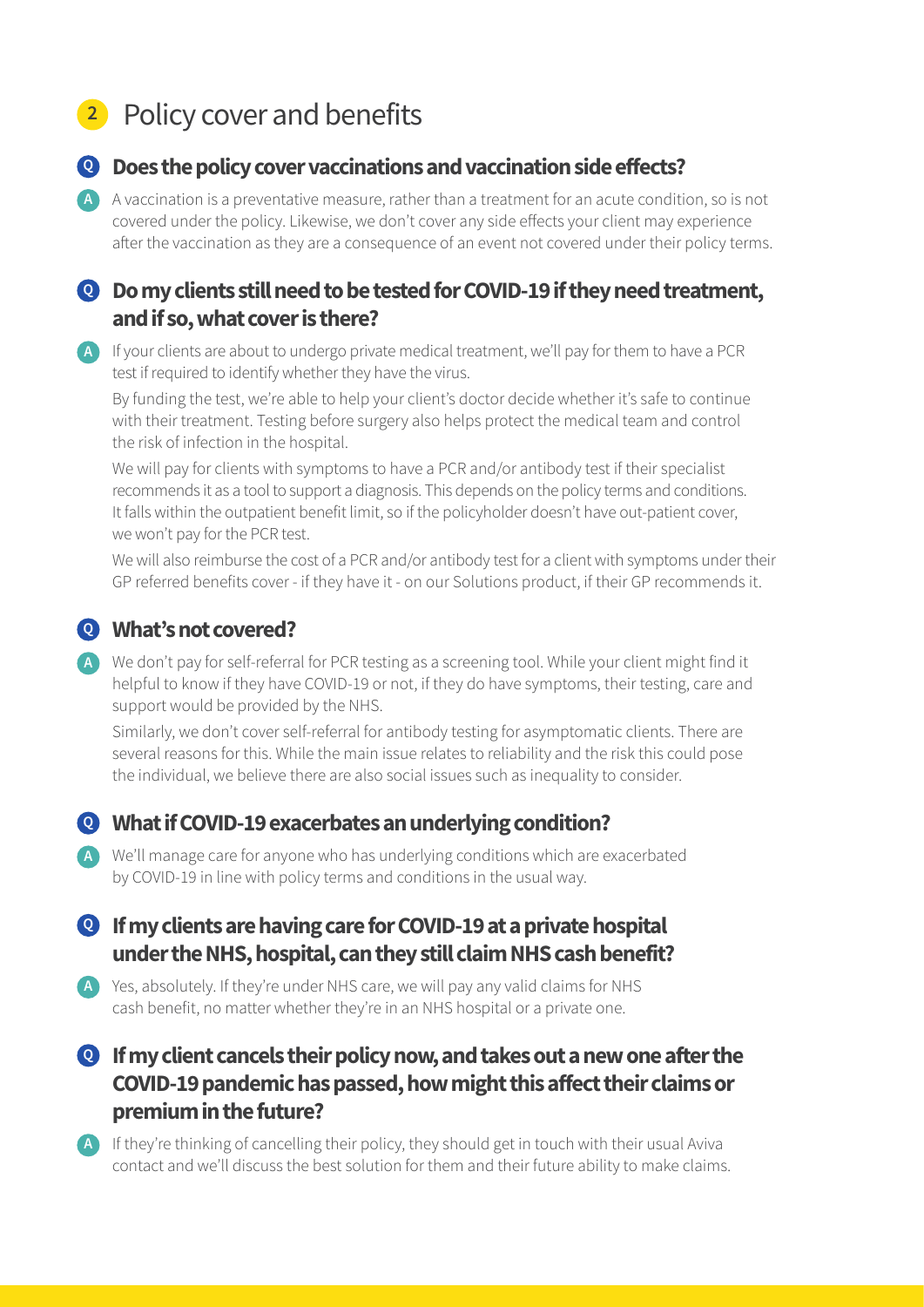#### **My client wants to cancel their policy; how do I do it? Q**

A If your client is thinking of cancelling their policy, please get in touch with your usual Aviva contact and we'll discuss the best solution for them and their future ability to make claims. They can get in touch with us on:

#### $\mathbf{C}$  **0800 051 1530** Lines are open 8.30 am to 6.00 pm, Monday to Friday.

We may monitor and/or record calls to and from Aviva. They need to make sure they do this within 45 days of their employer's cancellation to keep their current underwriting.

## **<sup>3</sup>** How to get further help

#### If you still have questions after reading these FAQs, please speak with your usual Aviva contact.

 It's worth checking if we've updated this document since you last downloaded it. We're revising it frequently as the situation progresses, so please click the link again to see if we've added an answer to the question you have.

We've put the following questions online to help your clients, so please make sure you check our website for the latest information.